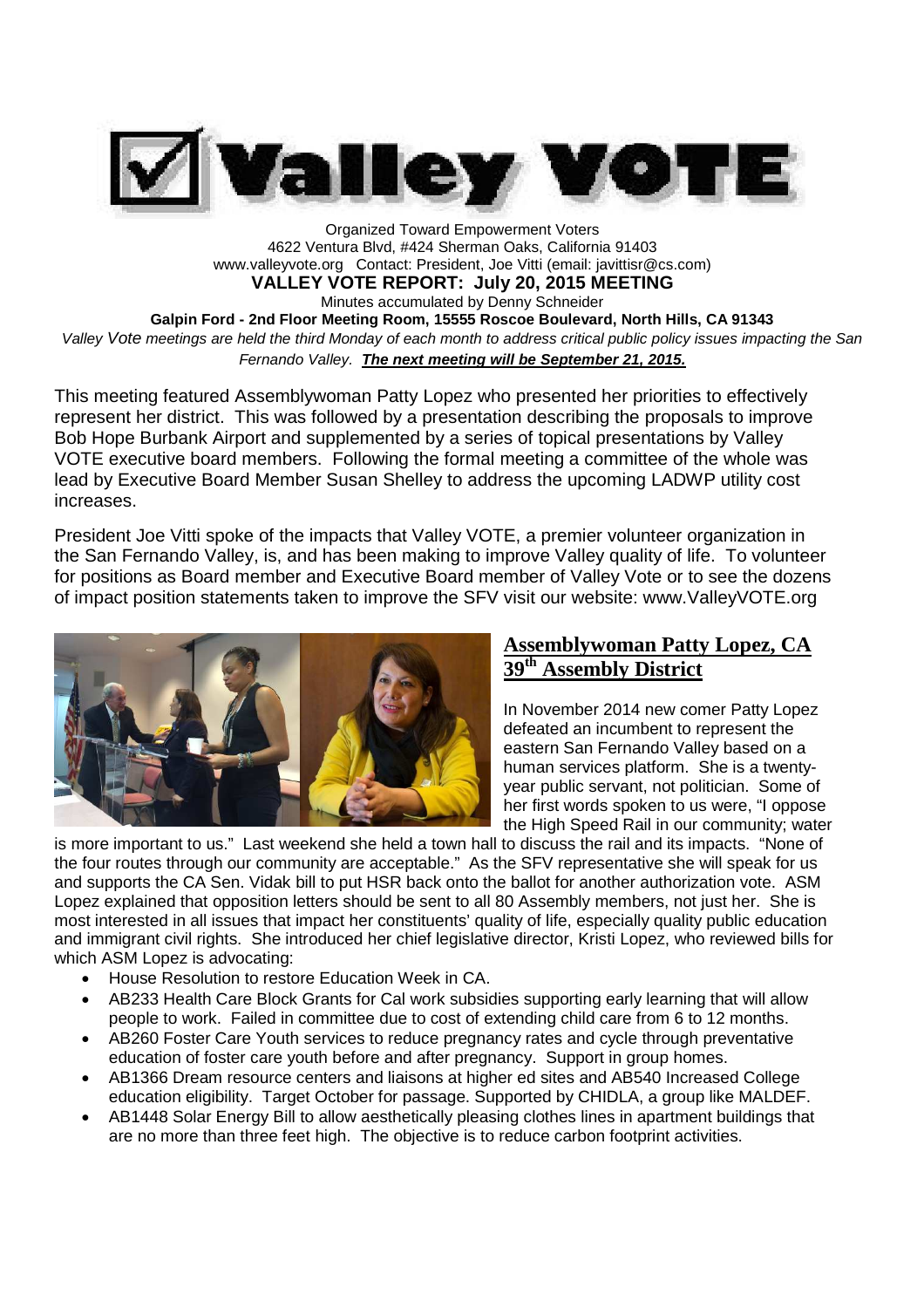- AB559 Support giving Dept. of Fish and Wildlife authority for protecting milkweed plants and to save the monarch butterfly during their migration. Feds have set aside \$3M for public-private partnerships to secure habits; gives authority to enter into contracts with Feds.
- AB1207 Mandate two-year minimum frequency for child care training for teachers and care givers to recognize mental or physical child abuse and how to report it.
- AB563 Sr. Centers must have guidelines for supporting aging seniors with disabilities.



# **Lucy M. Burghdorf and Mark Hardyment–Burbank Airport Terminal Upgrades**

Bob Hope Airport is operated by an airport authority with representatives from Burbank, Glendale, and Pasadena controlled under a new, modified Joint Powers Agreement. After many years of discussion within the authority a brokered deal has been struck to update the

terminals without expansion of the number of gates. Several locations are being considered, but each of the Cities will now have the ability to protect their interests via a scheme requiring majority voting by each of the Cities within the JPA Authority. The Cities retain zoning rights and some of the land currently held by the Airport Authority will be sold to pay for the new development.

A new terminal will be built, not to exceed 355,000 square feet in size on runway adjacent property, will provide better ground access and train access. The servicing areas and amenities will be increased to provide improved traveler experience. Funding of construction activities will inject up to \$400M into the local economy. The new terminal will be built first to facilitate a smooth transition with the old one demolished as soon as the new is successfully operating.

The Authority has been trying, unsuccessfully, for several years to obtain approval from the FAA to substitute a mandatory 10 PM to 6:59 AM operation curfew for the voluntary one that currently exists. This process is called a "Part 161" after the section of the FAA regulations. The process is very time consuming and costly. The request was rejected last year by the FAA, but the authority vows to try again in the future. The mandatory restriction would have had financial penalties attached to violations.

The new airport has improved parking and is connected to the existing Metrolink train station. It has an integrated consolidated rental car facility as well.

For more information go to www.bobhopeairport.com or call 818-840-8840.

# *Valley VOTE Committee Reports:*

## **Victor N. Viereck- Improve Pension Values & The Economy**

One of the major threats to local and statewide governmental agencies, building the need for allocation of tax resources, is the significant undervaluation of public employee pension plans. If the pension plans remain so underfunded they threaten the ability of the legally responsible governmental agencies to fulfill their responsibilities.

While not necessarily completely fulfilling the need, there is a means of substantially accomplishing the need. That concept would also be a great boost to the national (and local) economy. Since the United States corporate income tax rate of 35% is the highest in at least the industrialized world, it is causing inversions and promoting business to invest in other countries instead of the United States, preventing growth in our country. By reducing the United States corporate income tax rate from 35% to 15%, earnings, and therefore common stock share values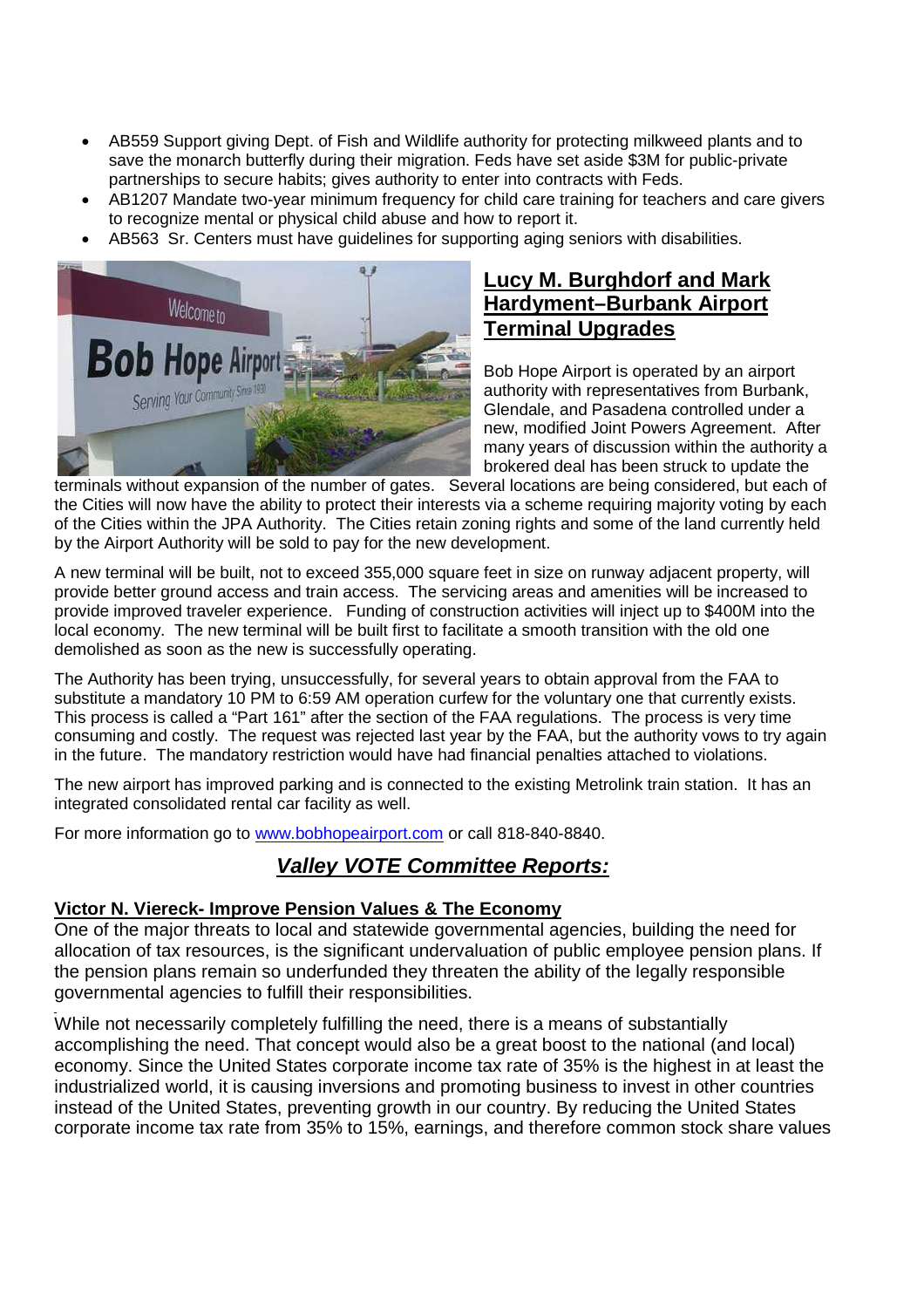would improve by 30.77%, reducing the eventual need to increase the allocation of local tax resources to adequately fund the pension plans.

While some elected officials and some candidates promote a 25% U.S. corporate income tax rate, that's too close to the rates for many other countries. It would be better to undercut many more by going to the 15% rate. It would be a great incentive to invest in the United States, and not have to be as concerned about underfunded pension plans. It would also be a great incentive to transfer funds invested in other countries back home to the United States.

Victor N. Viereck For additional info: Victor N. Viereck, CPA 12702 Tiara Street, Valley Village, CA 91607 (818) 985-9174 vicviereck@sbcglobal.net

#### **Ralph Kroy, Sunshine Canyon**

The landfill is located at 14747 Fernando Road, near and West of the "I — 5" and the 14 freeway intersection. The facility is now owned and operated by Republic Services, as the BFI Sunshine Canyon Landfill, and operated as a joint L A City and County operation.

The landfill continues to get complaints of odors , but this month, at a lower level, due to the annual reduction of complaints in the summer months.

The July meeting of the Community Advisory Committee, CAC, at the Knowllwood Country Club, the County Health Department speaker, Dr. Cyrus Rangan, again stressed that oder complaints are reports of a serious problem that must be addressed.

A brush fire was also reported at the landfill facility. The fire occurred on June 13, 2015, and was contained to less than one acre. The cause of the fire was the falling down of two electrical power poles. The failure of the poles is a concern that is being investigated at this time. An inspection of all the poles, on a scheduled basis, has been suggested at the CAC meeting. A preliminary report of the fire was sent to the Sunshine Canyon Local Enforcement Agency, SCL LEA, on June 15, 2015.

## Ralph Kroy REKroy@aol.com



## **Michelle Dornfest-Special Olympics**

Los Angeles will welcome 7,000 inspirational athletes, from 177 countries, to the 2015 Special Olympics World Summer Games, on July 25, 2015. The Special Olympics is expected to be this year's largest sports and humanitarian event in the world.

What began as the vision of one woman, Eunice Kennedy Shriver, evolved into the Special Olympics International -- a global movement that serves more than 4 million people with intellectual disabilities.

Maria Shriver said: *"We need this city to actually live up to its name—The City of Angels. We need to spread our wings. We need to show that we are more than red carpets; we are more than Hollywood, that we are a city ourselves of open arms. We are a city of generosity and compassion."*

It will be the biggest gathering L.A. has hosted since the 1984 Olympic Games. More than 30,000 volunteers and 500,000 spectators are expected to support the athletes competing in 25 events, over nine days.

The Special Olympics will showcase the unlimited potential of people with intellectual disabilities.

A global music anthem, "Reach Up", was created for the Special Olympics. The music is accompanied by Bree Bogucki, a singer and Special Olympics athlete, and Madison Tevlin, a young woman with Down Syndrome, who found fame earlier this year with her cover of "All of Me". The song was inspired by the transformative power of Special Olympics Unified Sports – a program that pairs athletes with and without intellectual disabilities on and off the field of play.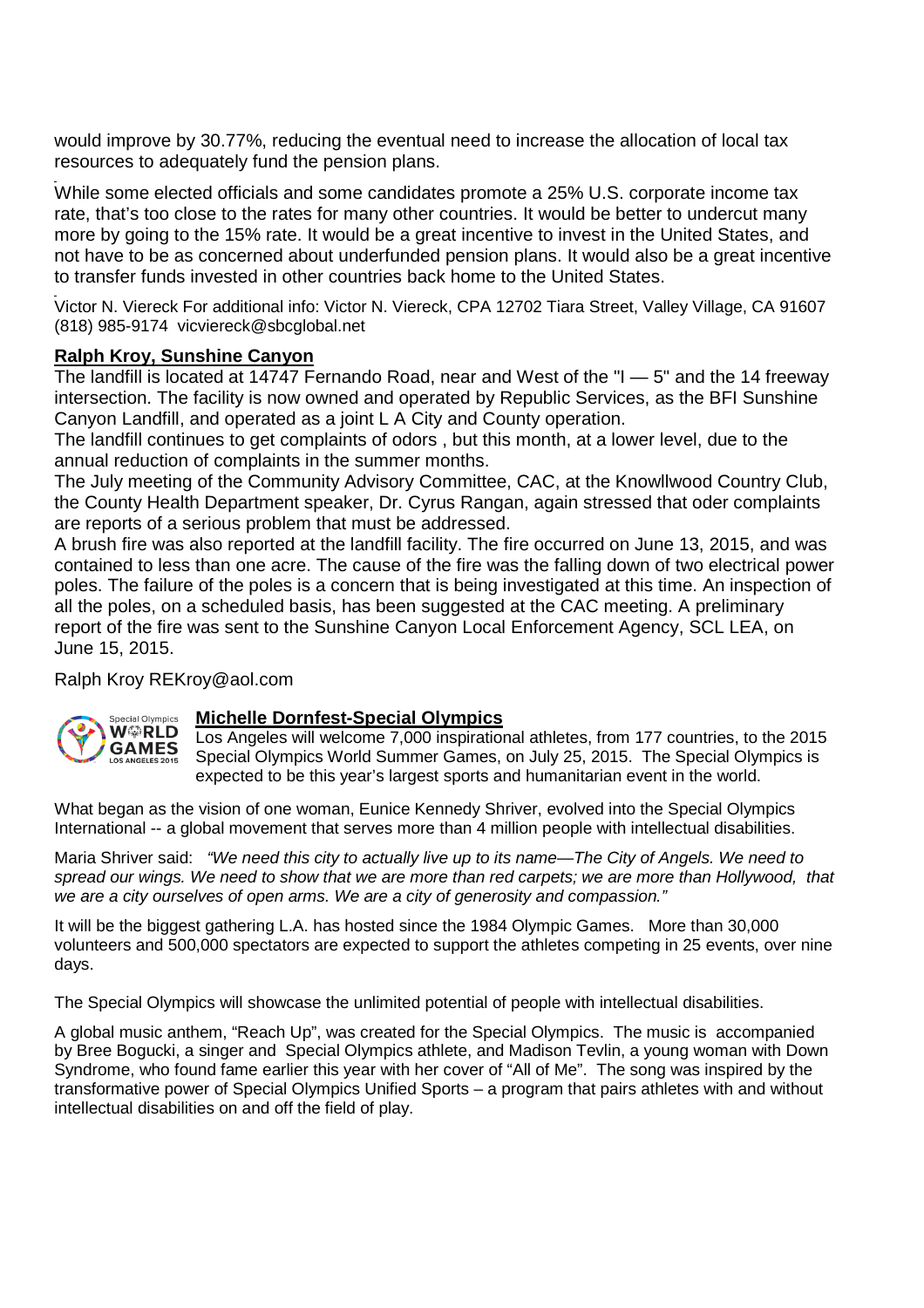California State University, Northridge, ("CSUN"), in partnership with the communities of Chatsworth, Northridge, Reseda, Tarzana, Winnetka and Woodland Hills, have been selected as Host Towns, for five delegations of athletes and coaches from around the globe.

At their Host Towns, delegations of athletes from around the world will be celebrated. The schedule of events will include taking part in cultural activities unique to each area, and practicing for The Games. CSUN will be home for nearly 500 athletes from Azerbaijan, Hellas (Greece), Malta, Serbia, Venezuela and Vietnam from July 21-24 as they train and prepare for the World Games.

Michelle Dornfest, Media Publicity Chair San Fernando Valley Host Town : www.LA2015.org

#### **Don Schultz- Mobility 2035**

It is a Plan on how and where bus, auto, train, passenger vehicle, and even pedestrian transportation will be implemented to facilitate mobility around LA. This plan is a LA City wide plan which contains some items that have been identified by a limited Environmental Impact Review to include significant, unavoidable impacts that cannot be mitigated. The plan is expected to be approved by the City Council using a statement of overriding consideration which means that the City acknowledges that significant impacts will occur by actions in the plan but wishes to go forward any way. The California Environmental Quality Act (CEQA) requires review of projects for environmental impacts such as noise, pollution, traffic, and other impacts. CEQA does not preclude any action but allows projects to be approved even when the impacts are significant so long as they have been identified and quantified. The City apparently accepts that the impacts are an unavoidable consequence of their action plans will approve the plan in August. Richard Katz has expressed concerns and identified issues that will delay first responders by substantial traffic impacts. Most people in the room had never heard of the plan nor seen it and it is apparently far enough in the approval process to be a fait de complet.

Don Schultz, Chair Public Safety Committee Valley VOTE

#### **Ernie Hilger, Veteran Affairs**

Our organization has assisted over 400,000 veterans with their claims in 2014 and millions of veterans since its founding on September 25, 1920.

A Coalition is composed of eight (8) Congressionally Charted Veterans Service Organization VSO organizations consisting of Disabled American Veterans(DAV), in concert with the Veterans of Foreign Wars(VFW) , the American Legion(AL ), American Veterans (AMVETS), Military Order of the Purple Heart (MOPH ), Jewish War Veterans (JWV), American GI Forum (AGIF) Vietnam Veterans of America(VVA) represent over 400,000 veterans in the State of California. We are supported by our State Leadership and by over 6.1 million veterans nationally through our national organizations and national leadership.

This Coalition has been Invited to the Decision Making Table by the Veterans Administration Central Office (VACO) —This Congressionally Charted VSO Coalition will be providing Input and Its weighted influence — the West Los Angeles VA Settlement Plan and Master Plan.

Our VSO consensus group will keep moving forward and not become fixated on minutia. We will not be bogged down by revisiting the lawsuit, interpretation of various rulings, etc. Rather, we ask for Valley Vote to continue to support the veterans community to effectuate meaningful changes at the West LA VA for the benefit of veterans and their families.

We call on all CITIZENS TO EXERCISE THEIR Collective Responsibility & Do THE Right Thing on Behalf of Veterans in the Greater Los Angeles Community.

Ernie Hilger erniehilger@hotmail.com>, Legislative Chair DAV Chapter Camp Kearney Van Nuys CA 7/20/2015

#### **Denny Schneider - Airport Report**

Welcome new Executive Director Deborah Ale Flint to LAWA. She joins us from Oakland with a reputation for working with the surrounding communities. It should be a pleasant, wanted change.